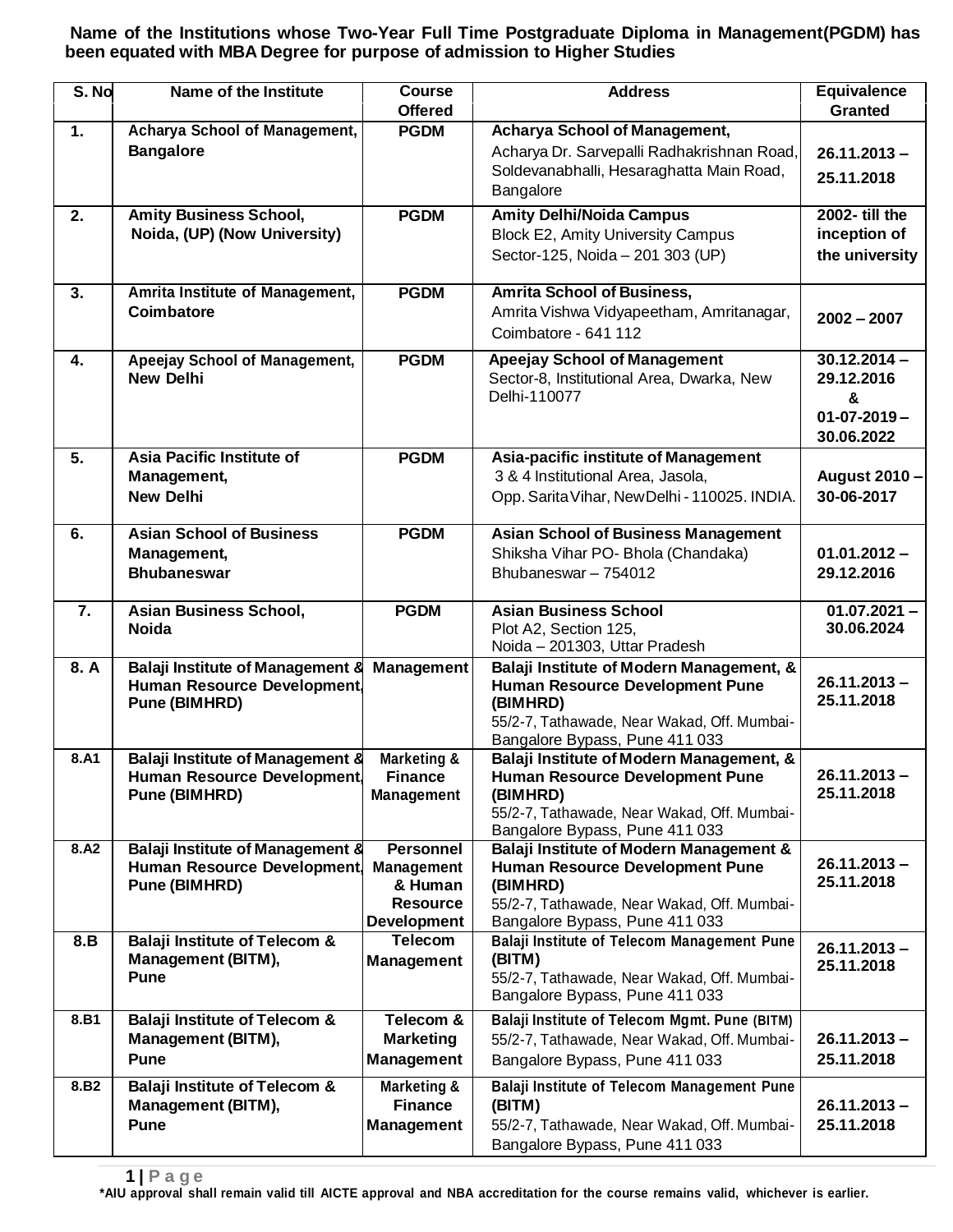| S. No            | Name of the Institute                                                                             | <b>Course</b><br><b>Offered</b>                                                      | <b>Address</b>                                                                                                                               | <b>Equivalence</b><br><b>Granted</b> |
|------------------|---------------------------------------------------------------------------------------------------|--------------------------------------------------------------------------------------|----------------------------------------------------------------------------------------------------------------------------------------------|--------------------------------------|
| 8.C              | <b>Balaji Institute of Modern</b><br>Management (BIMM),<br><b>Pune</b>                            | <b>Management</b>                                                                    | <b>Balaji Institute of Modern Management</b><br>(BIMM)<br>55/2-7, Tathawade, Near Wakad, Off. Mumbai-<br>Bangalore Bypass, Pune 411 033      | $26.11.2013 -$<br>25.11.2018         |
| 8.C1             | <b>Balaji Institute of Modern</b><br>Management (BIMM),<br>Pune                                   | <b>Executive</b><br><b>Management</b>                                                | <b>Balaji Institute of Modern Management</b><br>(BIMM)<br>55/2-7, Tathawade, Near Wakad, Off. Mumbai-<br>Bangalore Bypass, Pune 411 033      | $26.11.2013 -$<br>25.11.2018         |
| 8.C <sub>2</sub> | <b>Balaji Institute of Modern</b><br>Management (BIMM),<br><b>Pune</b>                            | IT <sub>8</sub><br><b>Marketing</b><br>Management                                    | <b>Balaji Institute of Modern Management</b><br>(BIMM)<br>55/2-7, Tathawade, Near Wakad, Off. Mumbai-<br>Bangalore Bypass, Pune 411 033      | $26.11.2013 -$<br>25.11.2018         |
| 8.C <sub>3</sub> | <b>Balaji Institute of Modern</b><br>Management (BIMM),<br><b>Pune</b>                            | <b>Personnel</b><br>Mgmt. &<br><b>Human</b><br><b>Resource</b><br><b>Development</b> | <b>Balaji Institute of Modern Management</b><br>(BIMM)<br>55/2-7, Tathawade, Near Wakad, Off. Mumbai-<br>Bangalore Bypass, Pune 411 033      | $26.11.2013 -$<br>25.11.2018         |
| 8.D              | <b>Balaji Institute of International</b><br><b>Business (BIIB),</b><br><b>Pune</b>                | <b>International</b><br><b>Business</b><br>Management,                               | <b>Balaji Institute of International Business</b><br>(BIIB)<br>55/2-7, Tathawade, Near Wakad, Off. Mumbai-<br>Bangalore Bypass, Pune 411 033 | $26.11.2013 -$<br>25.11.2018         |
| 8.D1             | <b>Balaji Institute of International</b><br><b>Business (BIIB),</b><br><b>Pune</b>                | <b>Marketing</b><br><b>Management</b>                                                | Balaji Institute of International Business (BIIB)<br>55/2-7, Tathawade, Near Wakad, Off. Mumbai-<br>Bangalore Bypass, Pune 411 033           | $26.11.2013 -$<br>25.11.2018         |
| 8.D <sub>2</sub> | <b>Balaji Institute of International</b><br><b>Business (BIIB),</b><br><b>Pune</b>                | <b>Finance</b><br><b>Management</b>                                                  | <b>Balaji Institute of International Business</b><br>(BIIB)<br>55/2-7, Tathawade, Near Wakad, Off. Mumbai-<br>Bangalore Bypass, Pune 411 033 | $26.11.2013 -$<br>25.11.2018         |
| 9.               | <b>Birla Institute of Management</b><br>Technology,<br>Greater Noida, (UP)                        | <b>PGDM</b>                                                                          | <b>Birla Institute of Management Technology</b><br>Plot No. 5, Knowledge Park II,<br>Greater Noida (NCR) Uttar Pradesh-201306                | $01.10.2009 -$<br>30.06.2022         |
| 9.A              | <b>Birla Institute of Management</b><br>Technology,<br><b>Greater Noida, (UP)</b>                 | <b>PGDM-IB</b><br><b>International</b><br><b>Business</b>                            | <b>Birla Institute of Management Technology</b><br>Plot No. 5, Knowledge Park II,<br>Greater Noida (NCR) Uttar Pradesh - 201 306             | $01.06.2015 -$<br>30.06.2022         |
| 9.B              | <b>Birla Institute of Management</b><br>Technology,<br><b>Greater Noida, (UP)</b>                 | <b>PGDM</b><br><b>Insurance</b><br><b>Business Mgt.</b>                              | <b>Birla Institute of Management Technology</b><br>Plot No. 5, Knowledge Park II,<br>Greater Noida (NCR) Uttar Pradesh - 201 306             | $01.07.2018 -$<br>30.6.2024          |
| 9.C              | <b>Birla Institute of Management</b><br>Technology,<br>Greater NOIDA, (UP)                        | <b>PGDM</b><br><b>Retail Mgt.</b>                                                    | <b>Birla Institute of Management Technology</b><br>Plot No. 5, Knowledge Park II,<br>Greater Noida (NCR) Uttar Pradesh - 201 306             | 01.07.2018-<br>30.06.2024            |
| 10.              | Bharatiya Vidya Bhavan's<br>Usha & Lakshmi Mittal Institute<br>of Management,<br><b>New Delhi</b> | <b>PGDM</b>                                                                          | Bharatiya Vidya Bhavan's Usha & Lakshmi<br><b>Mittal Institute of Management</b><br>Kasturba Gandhi Marg, New Delhi - 110001                 | $01.06.2012 -$<br>30.06.2017         |
| 11.              | <b>Calcutta Business School,</b><br>24 Parganas (WB)                                              | <b>PGDM</b>                                                                          | <b>Calcutta Business School</b><br>Diamond Harbour Road, Bishnupur-<br>743503, 24 Parganas (South), West<br>Bengal, India                    | $01.07.2017 -$<br>30.06.2018         |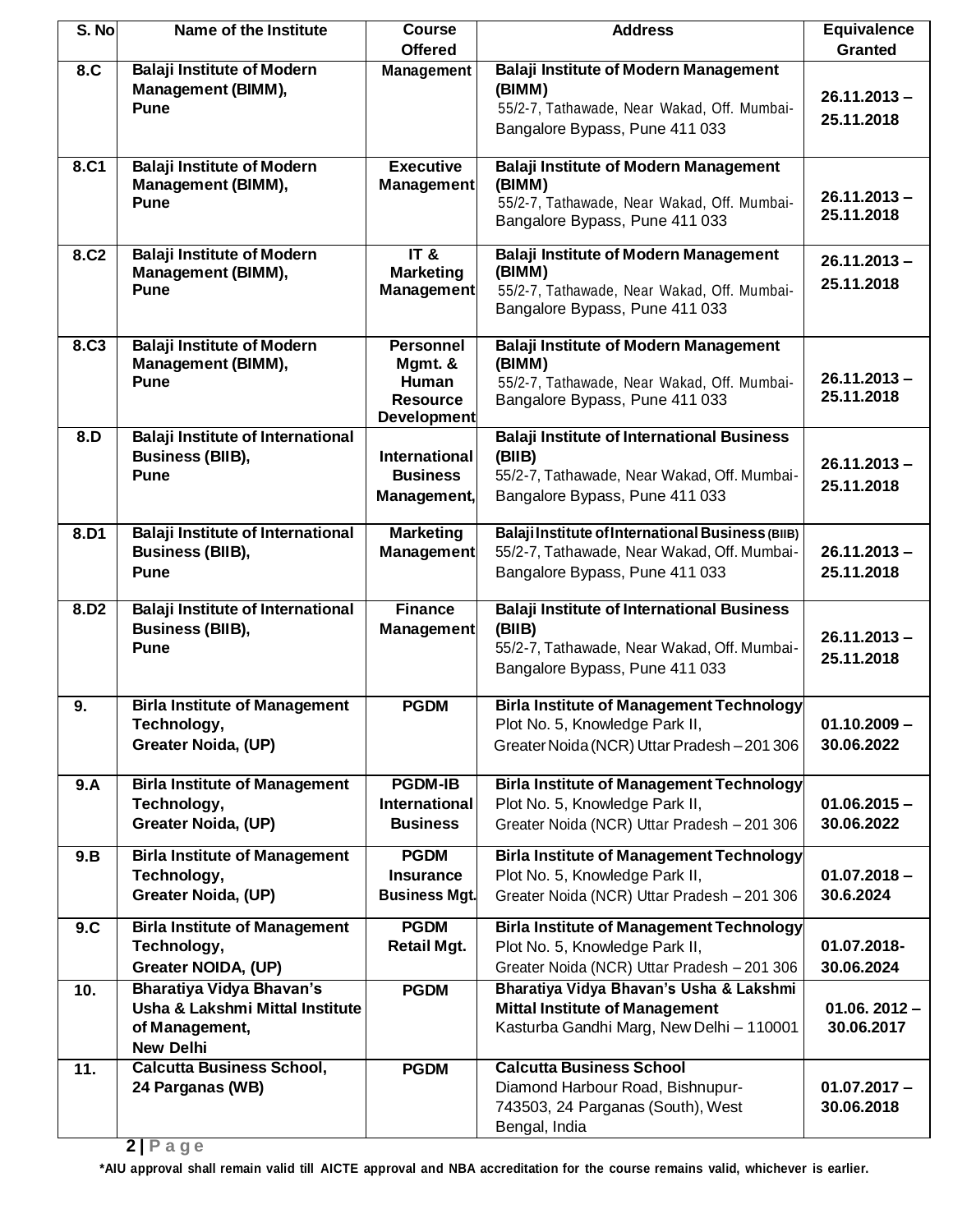| S. No | Name of the Institute                                                                      | <b>Course</b><br><b>Offered</b> | <b>Address</b>                                                                                                                                                               | <b>Equivalence</b><br><b>Granted</b>                           |
|-------|--------------------------------------------------------------------------------------------|---------------------------------|------------------------------------------------------------------------------------------------------------------------------------------------------------------------------|----------------------------------------------------------------|
| 12.   | <b>Centre for Management</b><br>Development,<br><b>Modinagar (UP)</b>                      | <b>PGDM</b>                     | <b>Centre For Management Development,</b><br>Modinagar (U.P.) 201204                                                                                                         | $2003 -$<br>30.06.2019                                         |
| 13.   | <b>Chandragupt Institute of</b><br>Management,<br>Patna                                    | <b>PGDM</b>                     | <b>Chandragupt Institute of Management</b><br>Patna,<br>Institutional Area, Near Mithapur Bus<br>Stand, Patna-800001                                                         | $01.07.2017 -$<br>30.06.2022                                   |
| 14.   | <b>DCSMAT Business School,</b><br>Idukki, Kerala                                           | <b>PGDM</b>                     | <b>DCSMAT Business School,</b><br>DC County, Pullikkanam, Vagamon, Idukki Dt,<br>Kerala-685503                                                                               | $01.06.2012 -$<br>30.06.2017                                   |
| 14.A. | <b>DCSMAT School of Media &amp;</b><br>Business,<br>Thiruvanantpuram, Kerala               | <b>PGDM</b>                     | <b>DCSMAT School of Media &amp; B usiness,</b><br>KinfraFilm and Video Park, Sainik School, PO,<br>Kazhakkuttam, Thiruvanantpuram Dt, Kerala-<br>695585                      | $01.06.2012 -$<br>30.06.2017                                   |
| 15.   | Dr. Gaur Hari Singh Signhania<br>Institute of Mgt. and Research,<br>Kanpur                 | <b>PGDM</b>                     | Dr. Gaur Hari Singhania Institute of<br><b>Management &amp; Research</b><br>Kamla Nagar, Kanpur-208 005                                                                      | October 2012<br>30-06-2019                                     |
| 16.   | <b>Entrepreneurship Development</b><br>Institute of India,<br><b>Gandhinagar (Gujarat)</b> | (PGDM-BE)                       | <b>Entrepreneurship Development Institute of</b><br><b>India</b><br>Gandhinagar (Via Ahmedabad Airport & Indira<br>Bridge), P.O. Bhat 382 428, Dist. Gandhinagar,<br>Gujarat | $26.11.2013 -$<br>30.06.2022                                   |
| 17.   | <b>EMPI Business School,</b><br><b>New Delhi</b>                                           | <b>PGDM</b>                     | <b>EMPI Business School</b><br>Camp P.O.: CSKM Educational Complex,<br>Satbari, Chattarpur, New Delhi - 110074, India                                                        | $01.07.2010 -$<br>29.12.2016                                   |
| 18.   | <b>Foundation for Liberal And</b><br><b>Management Education,</b><br><b>District Pune</b>  | <b>PGDM</b>                     | <b>Foundation for Liberal &amp; Management</b><br>Education, Gate No. 1270, Lavale,<br>Taluka Mulshi, District Pune - 412115                                                 | $01.01.2016 -$<br>30.06.2020                                   |
| 19.   | <b>Fore School of Business</b><br>Management,<br><b>New Delhi</b>                          | <b>PGDM</b>                     | <b>Fore School of Management</b><br>B-18, Qutub Institutional Area,<br>New Delhi - 110 016 (India)                                                                           | July 2002 -<br>30.06, 2022                                     |
| 19.A  | <b>Fore School of Business</b><br>Management,<br><b>New Delhi</b>                          | <b>PGDM-IB</b>                  | <b>Fore School of Management</b><br>B-18, Qutub Institutional Area,<br>New Delhi - 110 016 (India)                                                                           | 30.12.2014-<br>29.12.2016<br>&<br>$01.07.2017 -$<br>30.06.2022 |
| 20.   | <b>Fortune Institute of International</b><br>Business,<br><b>New Delhi</b>                 | <b>PGDM</b>                     | <b>Fortune Institute of International Business</b><br>Plot No.05, Opp. R & R Hospital<br>Rao Tula Ram Marg, New Delhi-110 057                                                | October 2012<br>$-30-06-2022$                                  |
| 21.   | <b>Globsyn Business School,</b><br>24 Parganas, West Bengal                                | <b>PGDM</b>                     | <b>Globsyn Business School</b><br>National Campus Mouza Chandi, PS-<br>Bishnupur J.L. No. 101, D.H. Road Amtala,<br>District- 24 Parganas (s). West Bengal-<br>743503, India | $01.07.2017 -$<br>30.06.2019                                   |
| 22.   | Goa Institute of Management,<br>Goa                                                        | <b>PGDM</b>                     | <b>Goa Institute of Management</b><br>Ribandar, Goa 403 006                                                                                                                  | $01.01.2012 -$<br>30.06.2022                                   |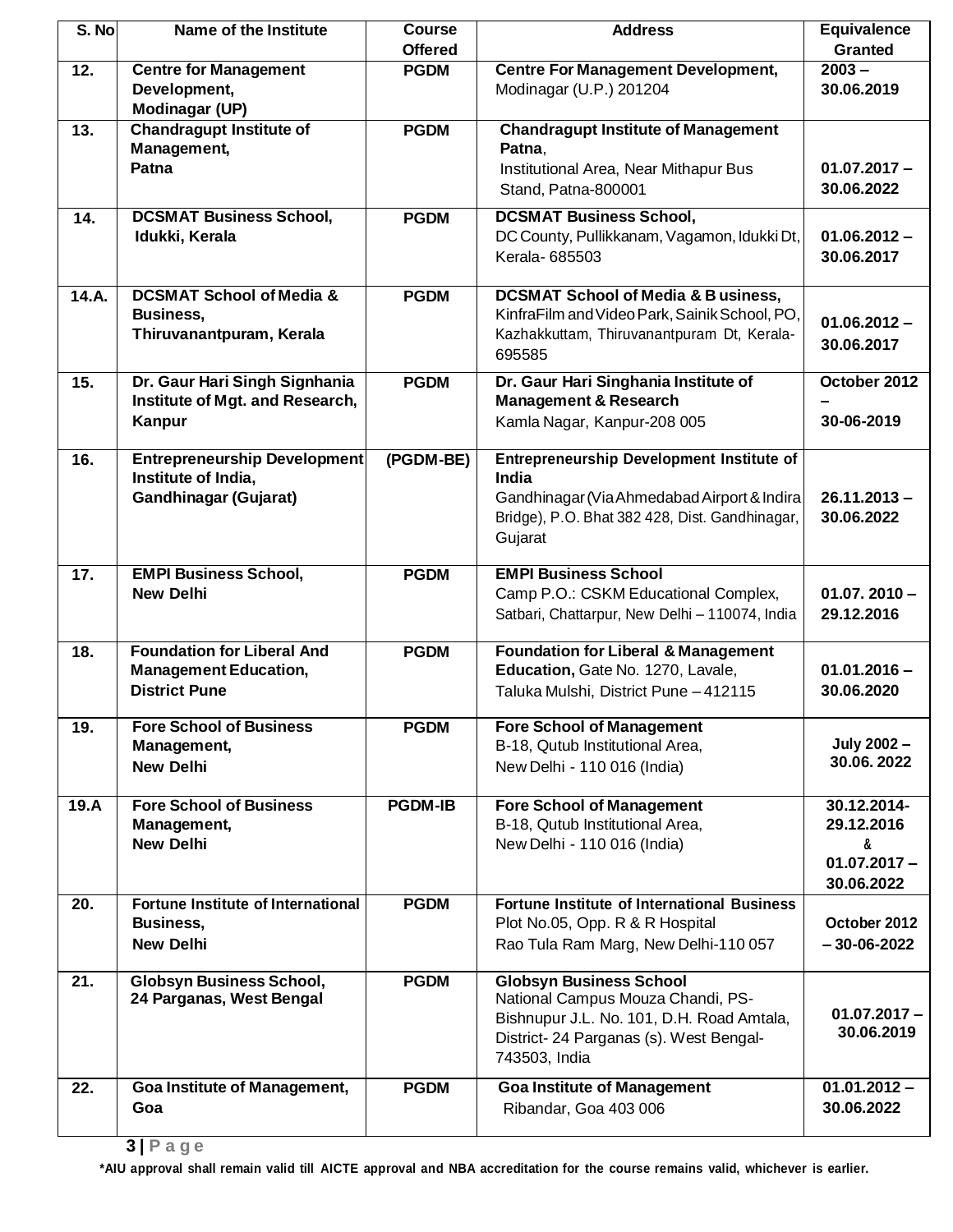| S. No | Name of the Institute                    | <b>Course</b>             | <b>Address</b>                                                                   | <b>Equivalence</b> |
|-------|------------------------------------------|---------------------------|----------------------------------------------------------------------------------|--------------------|
|       |                                          | <b>Offered</b>            |                                                                                  | <b>Granted</b>     |
| 22.A  | <b>Goa Institute of Management,</b>      | <b>PGDM-Health</b>        | <b>Goa Institute of Management</b>                                               | $01.07.2018 -$     |
|       | Goa                                      | <b>Management</b>         | Ribandar, Goa 403 006                                                            | 30.06.2021         |
| 23.   | <b>Guru Nanak Institute of</b>           | <b>PGDM</b>               | <b>Guru Nanak Institute of Management</b>                                        |                    |
|       | Management,                              |                           | Road No. 75 West Punjabi Bagh New                                                | $03.06.2013 -$     |
|       | <b>New Delhi</b>                         |                           | Delhi-110026                                                                     | 30.06.2018         |
|       |                                          |                           |                                                                                  |                    |
| 24.   | <b>Graduate School of Business</b>       | <b>PGDM</b>               | <b>Graduate School of Business &amp;</b>                                         |                    |
|       | Administration,                          |                           | Administration                                                                   | $2003 -$           |
|       | Noida (UP)                               |                           | Plot No. HS-02, Block-F, Sector-Alpha-2                                          | 30.06.2010         |
|       |                                          |                           | Greater Noida - 201 306, Uttar Pradesh, (India)                                  |                    |
| 25.   | <b>Indian Education Society's</b>        | <b>PGDM</b>               | <b>India Education Society's Management</b>                                      |                    |
|       | <b>Management College and</b>            |                           | <b>College and Research Centre</b>                                               |                    |
|       | <b>Research Centre,</b>                  |                           | VMDL Vidya Sankul 791, S. K. Marg,                                               | $01.07.2019 -$     |
|       | <b>Mumbai</b>                            |                           | Bandra Reclamation, Bandra,                                                      | 30.06.2022         |
|       |                                          |                           | Mumbai - 400050                                                                  |                    |
|       |                                          |                           |                                                                                  |                    |
| 26.   | Indian Institute of Management,          | <b>PGDM</b>               | <b>Indian Institute of Management</b>                                            | <b>Since</b>       |
|       | Ahmedabad                                |                           | Vastrapur, Ahmedabad 38001 5, Gujarat, INDIA                                     | 03.04.1969         |
| 27.   | Indian Institute of Management,          | <b>PGDM</b>               | <b>Indian Institute of Management</b>                                            |                    |
|       | Lucknow                                  |                           | Prabandh Nagar, Off Sitapur Road, Lucknow -                                      | <b>Since</b>       |
|       |                                          |                           | 226 013                                                                          | 06.03.1991         |
|       |                                          |                           |                                                                                  |                    |
| 28.   | Indian Institute of Management,          | <b>PGDM</b>               | Indian Institute of Management, Indore                                           |                    |
|       | Indore                                   |                           | Prabandh Shikhar, Rau - Pithampur Road                                           | <b>Since</b>       |
|       |                                          |                           | Indore 453 331 Madhya Pradesh INDIA                                              | 26.03.2001         |
| 29.   | Indian Institute of Management,          | <b>PGDM</b>               | Indian Institute of Management, Bangalore                                        |                    |
|       | <b>Bangalore</b>                         |                           | Bannerghatta Road, Bangalore, India                                              | <b>Since</b>       |
|       |                                          |                           | Pin Code: 560 076                                                                | 15.04.1978         |
| 30.   | Indian Institute of Management,          | <b>PGDM</b>               | Indian Institute of Management, Calcutta                                         |                    |
|       | <b>Kolkata</b>                           |                           | Diamond Harbour Road, Joka, Kolkata                                              | <b>Since</b>       |
|       |                                          |                           | (Calcutta) - 700104 West Bengal, INDIA                                           | 03.04.1969         |
|       |                                          |                           |                                                                                  |                    |
| 31.   | Indian Institute of Management,          | <b>PGDM</b>               | Indian Institute of Management, Kozhikode                                        |                    |
|       | Kozhikode, Kerala                        |                           | IIMK Campus P. O., Kozhikode, Kerala,                                            | <b>Since</b>       |
|       |                                          |                           | India, PIN - 673 570                                                             | 25.09.2003         |
| 32.   | <b>Institute of Health Management</b>    | <b>PGDM-Health</b>        | <b>Institute of Health Management Research</b><br>1, Prabhu Dayal Marg, Sanganer | $2002 -$           |
|       | Research,                                | Management                |                                                                                  | 30.06.2014         |
| 33.   | Jaipur<br>Indian Institute for Tourism & | (PGDM-                    | Airport, Jaipur - 302 011<br><b>Indian Institute for Tourism &amp; Travel</b>    |                    |
|       | Travel Management, Govindpuri            | Services)                 | Management,                                                                      | $01.06.2011 -$     |
|       | <b>Gwalior, MP</b>                       |                           | Govindpuri, GWALIOR, 474 011 (M.P) India                                         | 30.05.2016         |
|       |                                          |                           |                                                                                  |                    |
| 33.A  | Indian Institute for Tourism &           | (PGDM-                    | <b>Indian Institute for Tourism &amp; Travel</b>                                 |                    |
|       | Travel Management, Govindpuri            | International             | Management,                                                                      | $01.06.2011 -$     |
|       | <b>Gwalior, MP</b>                       | <b>Business)</b>          | Govindpuri, GWALIOR, 474 011 (M.P) India                                         | 30.05.2016         |
|       | Indian Institute for Tourism &           |                           | <b>Indian Institute for Tourism &amp; Travel</b>                                 |                    |
| 33.B  | Travel Management, Govindpuri            | (PGDM-Travel<br>& Tourism | Management,                                                                      |                    |
|       | <b>Gwalior, MP</b>                       | <b>Management</b> )       | Govindpuri, GWALIOR, 474 011 (M.P) India                                         | $01.06.2011 -$     |
|       |                                          |                           |                                                                                  | 30.05.2016         |
|       |                                          |                           |                                                                                  |                    |
|       |                                          |                           |                                                                                  |                    |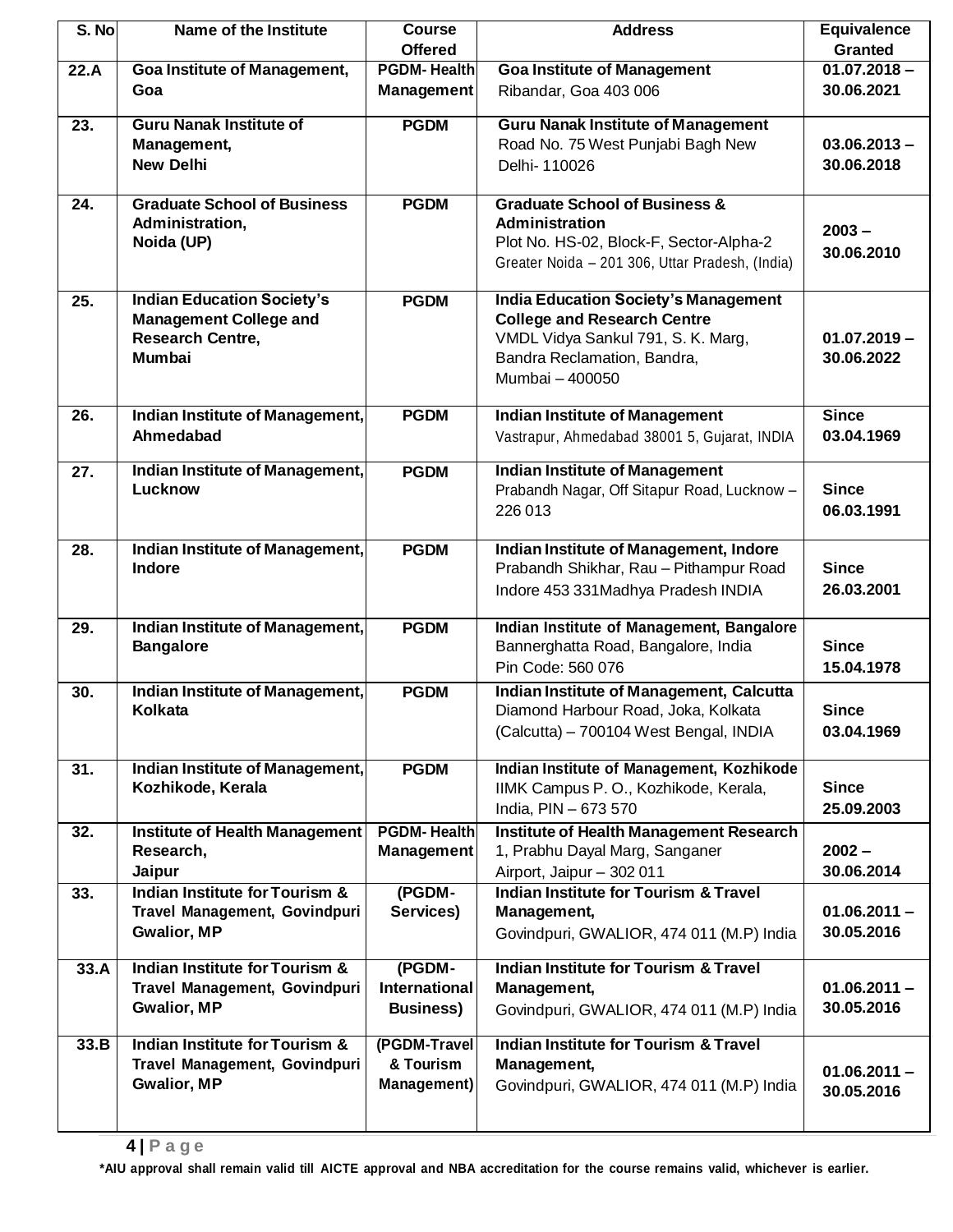| S. No  | Name of the Institute                                                                     | <b>Course</b><br><b>Offered</b>                 | <b>Address</b>                                                                                                                                                            | <b>Equivalence</b><br><b>Granted</b> |
|--------|-------------------------------------------------------------------------------------------|-------------------------------------------------|---------------------------------------------------------------------------------------------------------------------------------------------------------------------------|--------------------------------------|
| 34.    | <b>Indus Business Academy</b><br><b>Bangalore</b>                                         | <b>PGDM</b>                                     | <b>Indus Business Academy,</b><br>IBA Campus, Survey No. 164,<br>Lakshmipura, Thataguni Post,<br>Kanakapura Main Road,<br>Bangalore- 560 062                              | $01.07.2019 -$<br>30.06.2022         |
| 35.    | Institute of Public Enterprise,<br>Hyderabad                                              | <b>PGDM</b>                                     | <b>Institute of Public Enterprise</b><br>Osmania University Campus, Hyderabad - 500<br>007. Andhra Pradesh, India.                                                        | $2002 -$<br>30.06.2019               |
| 35.A.  | Institute of Public Enterprise,<br>Hyderabad                                              | <b>Retail</b><br><b>Management</b>              | <b>Institute of Public Enterprise</b><br>Osmania University Campus, Hyderabad - 500<br>007. Andhra Pradesh, India.                                                        | $26.11.2013 -$<br>30.06.2020         |
| 35. B. | Institute of Public Enterprise,<br>Hyderabad                                              | <b>International</b><br><b>Business</b>         | <b>Institute of Public Enterprise</b><br>Osmania University Campus, Hyderabad - 500<br>007. Andhra Pradesh, India.                                                        | $26.11.2013 -$<br>30.06.2019         |
| 35.C.  | Institute of Public Enterprise,<br>Hyderabad                                              | <b>Banking</b><br>Insurance &<br><b>Finance</b> | <b>Institute of Public Enterprise</b><br>Osmania University Campus, Hyderabad - 500<br>007. Andhra Pradesh, India.                                                        | $26.11.2013 -$<br>30.06.2019         |
| 35.D.  | <b>Institute of Public Enterprise,</b><br>Hyderabad                                       | Postgraduate<br>Diploma in<br>(Bio-Tech)        | <b>Institute of Public Enterprise</b><br>Osmania University Campus, Hyderabad - 500<br>007. Andhra Pradesh, India.                                                        | $26.11.2013 -$<br>25.11.2018         |
| 36.    | <b>Institute of Management</b><br>Technology,<br>Ghaziabad                                | <b>PGDM</b>                                     | <b>Institute of Management Technology</b><br>Raj Nagar, Post Box No. 137<br>Ghaziabad 201001, India                                                                       | $1997 -$<br>30.06.2022               |
| 36.A.  | <b>Institute of Management</b><br>Technology,<br>Ghaziabad                                | PGDM-<br><b>Finance</b>                         | <b>Institute of Management Technology</b><br>Raj Nagar, Post Box No. 137<br>Ghaziabad 201001, India                                                                       | $01.07.2018 -$<br>30.06.2024         |
| 36.B.  | <b>Institute of Management</b><br>Technology,<br><b>Ghaziabad</b>                         | PGDM-<br><b>Marketing</b>                       | <b>Institute of Management Technology</b><br>Raj Nagar, Post Box No. 137<br>Ghaziabad 201001, India                                                                       | $01.07.2018 -$<br>30.06.2024         |
| 36.C.  | <b>Institute of Management</b><br>Technology,<br><b>Nagpur</b>                            | <b>PGDM</b>                                     | <b>Institute of Management Technology</b><br>35 Km Milestone, Katol Road,<br>NAGPUR 441502 (Ms)                                                                           | $01.01.2012 -$<br>30.06.2022         |
| 36.D.  | <b>Institute of Management</b><br>Technology,<br>Hyderabad                                | <b>PGDM</b>                                     | Institute of Management Tech., Hyderabad<br>Campus: Survey No.38, Cherlaguda<br>Village, Shamshabad Mandal, RR<br>District, Hyderabad- 501 218                            | $01.07.2017 -$<br>30.06.2022         |
| 36.E.  | <b>Institute of Management</b><br>Technology,<br>Hyderabad                                | <b>PGDM</b><br><b>Finance</b>                   | Institute of Management Tech., Hyderabad<br>Campus: Survey No.38, Cherlaguda<br>Village, Shamshabad Mandal, RR<br>District, Hyderabad- 501 218                            | 01.07.2017-<br>30.06.2022            |
| 36.F.  | <b>Institute of Management</b><br>Technology,<br>Hyderabad                                | <b>PGDM-</b><br><b>Marketing</b>                | Institute of Management Tech., Hyderabad<br>Campus: Survey No.38, Cherlaguda<br>Village, Shamshabad Mandal, RR<br>District, Hyderabad- 501 218                            | $01.07.2020 -$<br>30.06.2023         |
| 37.    | <b>International School of</b><br><b>Business &amp; Research,</b><br>Bengaluru, Karnataka | <b>PGDM</b>                                     | <b>ISBR Business School</b><br>Plot No. 107, Electronics City Phase 1,<br>Bengaluru Urban Karnataka 560 100                                                               | $01.07.2019 -$<br>30.06.2022         |
| 38.    | <b>International School of</b><br><b>Management Excellence,</b><br>Bengaluru, Karnataka   | <b>PGDM</b>                                     | <b>International School of Management</b><br><b>Excellence</b><br>Sy. No. 88, Chembvanahalli,<br>Near Dommasandra Circle, Sarjapur<br>Road, Bangalore 562 125 (Karnataka) | $01.07.2019 -$<br>30.06.2022         |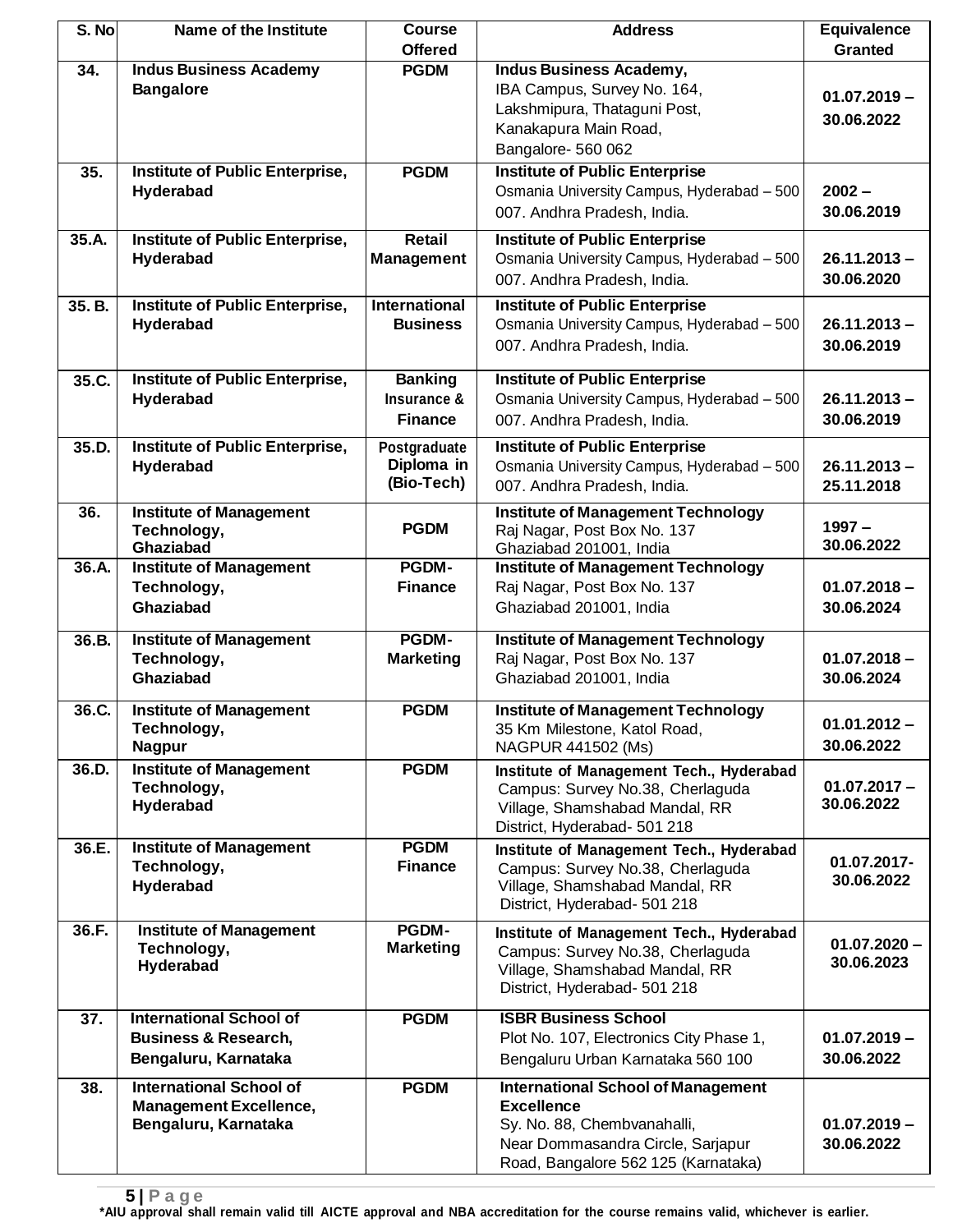| S. No | Name of the Institute                                                                    | <b>Course</b><br><b>Offered</b>            | <b>Address</b>                                                                                                                        | <b>Equivalence</b><br><b>Granted</b> |
|-------|------------------------------------------------------------------------------------------|--------------------------------------------|---------------------------------------------------------------------------------------------------------------------------------------|--------------------------------------|
| 39.   | <b>I.T.S School of Management</b>                                                        | <b>PGDM</b>                                | I.T.S School of Management                                                                                                            |                                      |
|       | (formerly Institute of<br><b>Technology &amp; Science)</b>                               |                                            | (formerly Institute of Technology &<br>Science, Mohan Nagar, Ghaziabad                                                                | $2004 -$                             |
|       | Mohan Nagar, Ghaziabad                                                                   |                                            | G.T. Road, Mohan Nagar Ghaziabad Uttar<br>Pradesh                                                                                     | 30.06.2022                           |
| 39.A  | I.T.S. Institute of Management,                                                          | <b>PGDM</b>                                | I.T.S. Institute of Management                                                                                                        | $26.11.2013 -$                       |
|       | <b>Greater Noida (UP)</b>                                                                |                                            | 46, Knowledge Park-III, Greater Noida                                                                                                 | 25.11.2016                           |
| 40.   | <b>Institute for Integrated</b><br>Learning in Management (IILM),<br>Greater Noida, (UP) | <b>PGDM</b>                                | Institute for Integrated Learning in<br><b>Management (IILM)</b><br>16, Knowledge Park - II Greater Noida - 201<br>306, Uttar Pradesh | $2003 -$<br>30.06.2022               |
| 41.   | Institute for Technology and                                                             | <b>PGDM</b>                                | ITM Business School, Navi Mumbai                                                                                                      | $01.09.2011 -$                       |
|       | Management, Kharghar (East),<br>Navi Mumbai                                              |                                            | Plot 25/26, Institutional Area, Sector -4<br>Kharghar East, Navi Mumbai - 410 210                                                     | 30.06.2022                           |
| 42.   | <b>Indian Institute of Forest</b>                                                        | <b>PGDFM</b>                               | Indian Institute of Forest, Management                                                                                                | Master's                             |
|       | Management,                                                                              |                                            | Po Box 357, Nehru Nagar                                                                                                               | Degree in the                        |
|       | Bhopal, M.P.                                                                             |                                            | Bhopal MP, 462003, India                                                                                                              | relevant Field                       |
| 43.   | Institute of Rural Management,<br>Anand, Gujarat                                         | <b>PGDM-Rural</b><br>Management            | Institute of Rural Management,<br>Post Box No. 60, Anand 388001, Gujarat,<br>India                                                    | <b>MBA(RM)</b>                       |
| 43.A  | <b>Institute of Rural Management,</b>                                                    | <b>PGDM</b>                                | <b>Institute of Rural Management,</b>                                                                                                 |                                      |
|       | Jaipur, Rajasthan                                                                        |                                            | IIRM Campus, Sector - 11,<br>Tagore Marg, Agarwal<br>Farm, Jaipur - 302020<br>Rajasthan                                               | 01.07.2019 to<br>30.06.2022          |
| 44.   | <b>Institute of Financial</b>                                                            | <b>PGDM</b>                                | <b>Institute for Financial Management and</b>                                                                                         |                                      |
|       | <b>Management and Research</b>                                                           |                                            | <b>Research (IFMR)</b>                                                                                                                | Oct. 2006-                           |
|       | (IFMR),<br>Chennai                                                                       |                                            | 24, Kothari Road, Nungambakkam, Chennai-<br>600 034, India.                                                                           | 30.06.2014                           |
| 45.   | <b>Institute of Finance and</b>                                                          | <b>PGDM</b>                                | Institute of Finance and International                                                                                                | July 2002 -                          |
|       | <b>International Management,</b><br><b>Bangalore</b>                                     |                                            | <b>Management, Bangalore</b><br>(Opp. Infosys Campus Gate # 4) # 8P & 9P,                                                             | 29.12.2016<br>&                      |
|       |                                                                                          |                                            | KIADB Industrial Area Electronics City 1st                                                                                            | $01.07.2017 -$                       |
|       |                                                                                          |                                            | Phase Bangalore 560 100                                                                                                               | 30.06.2019                           |
| 46.   | <b>Institute of Health Management</b><br>Research,                                       | <b>PGDM -</b><br><b>HHM</b>                | Institute of Health Management Research,<br><b>Bangalore</b>                                                                          |                                      |
|       | <b>Bangalore</b>                                                                         |                                            | #319, Near Thimmareddy Layout,                                                                                                        | 01.07.2018-                          |
|       |                                                                                          |                                            | Hulimangala Post, Electronic City,<br>Bangalore- 560 105                                                                              | 30.06.2022                           |
| 47.   | <b>Institute of Management Studies,</b>                                                  | <b>PGDM</b>                                | <b>Institute of Management Studies</b>                                                                                                |                                      |
|       | <b>Ghaziabad</b>                                                                         |                                            | Lal Quan, Bulandshahar Road Ghaziabad-201<br>009, National Capital Region, INDIA                                                      | April 2001-<br>30.06.2022            |
| 48.   | <b>Institute of Management Studies,</b>                                                  | <b>PGDM</b>                                | Institute of management Studies, Noida                                                                                                | $01.07.2012 -$                       |
|       | <b>Noida</b>                                                                             |                                            | A-8B, Sector-62,<br>Noida UP-201 303, INDIA                                                                                           | 30.06.2019                           |
| 49.   | <b>International Institute of Health</b>                                                 | PGDM-                                      | <b>International Institute of Health</b>                                                                                              |                                      |
|       | <b>Management Research,</b><br><b>New Delhi</b>                                          | <b>Hospital and</b><br><b>Health Mgmt.</b> | <b>Management Research,</b><br>Plot No-3, Sector-18A, Dwarka, New                                                                     | $01.07.2017 -$<br>30.06.2022         |
|       |                                                                                          |                                            | Delhi-110075, India                                                                                                                   |                                      |
| 50.   | <b>International Management</b>                                                          | <b>PGDM</b>                                | <b>International Management Institute</b>                                                                                             | $2001 -$                             |
|       | Institute, Qutab Institutional<br>Area,                                                  |                                            | B-10, Qutab Institutional Area<br>Tara Crescent. New Delhi - 110016. India.                                                           | 30.06.2022                           |
|       | <b>New Delhi</b>                                                                         |                                            |                                                                                                                                       |                                      |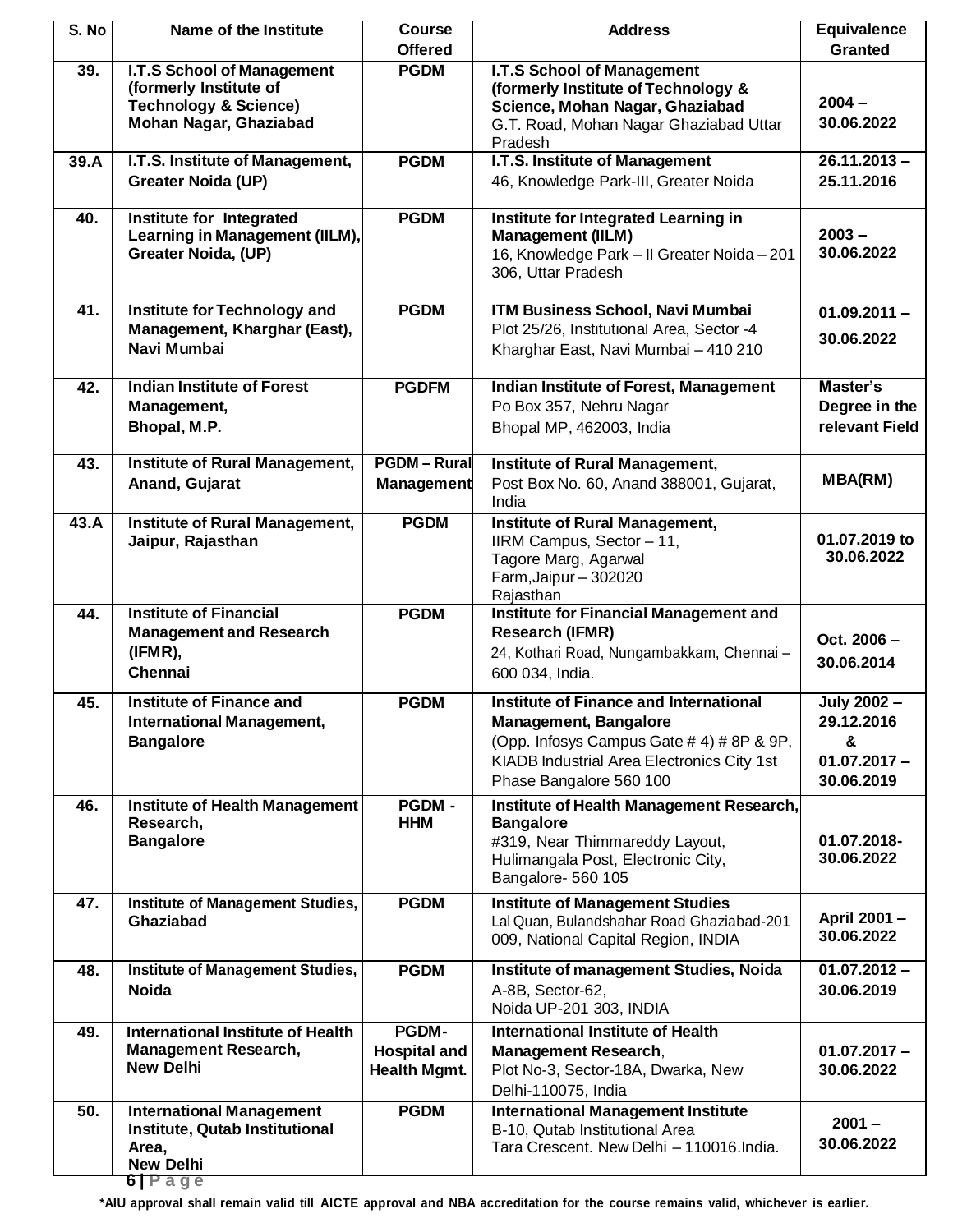| S. No | Name of the Institute                                                                                    | <b>Course</b>                                           | <b>Address</b>                                                                                                                                        | <b>Equivalence</b>                                                    |
|-------|----------------------------------------------------------------------------------------------------------|---------------------------------------------------------|-------------------------------------------------------------------------------------------------------------------------------------------------------|-----------------------------------------------------------------------|
| 50.A  | International Management                                                                                 | <b>Offered</b><br><b>PGDM-HRM</b>                       | <b>International Management Institute</b>                                                                                                             | <b>Granted</b>                                                        |
|       | Institute, Qutab Institutional<br>Area,<br><b>New Delhi</b>                                              |                                                         | B-10, Qutab Institutional Area<br>Tara Crescent. New Delhi - 110016. India.                                                                           | $26.11.2013 -$<br>30.06.2022                                          |
| 50.B  | <b>International</b><br><b>Management</b><br>Institute, Qutab Institutional<br>Area,<br><b>New Delhi</b> | <b>PGDM-BFS</b>                                         | <b>International Management Institute</b><br>B-10, Qutab Institutional Area<br>Tara Crescent. New Delhi - 110016. India.                              | $01.07,2019-$<br>30.06.2022                                           |
| 50.C  | <b>International Management</b><br>Institute,<br><b>Kolkata</b>                                          | <b>PGDM</b>                                             | International Management Institute, Kolkata,<br>2/4C, Judges Court Road, Alipore, Kolkata-700<br>027, India                                           | $01.07.2016 -$<br>30.06.2022                                          |
| 50.D  | <b>International Management</b><br>Institute,<br>Bhubaneshwar, Odisha                                    | <b>PGDM</b>                                             | <b>International Management Institute</b><br><b>Bhubaneswar</b><br>IDCO Plot #1 Gothapatna, PO- Malipada,<br>Bhubaneswar-751003, Dist- Khurda, Odisha | $01.02.2017 -$<br>30.06.2022                                          |
| 51.   | <b>Indian Institute of Plantation</b><br>Management,<br><b>Bangalore</b>                                 | <b>PGDM-ABPM</b>                                        | <b>Indian Institute of Plantation Management</b><br>Jhana Bharathi Campus, P.O. Malathalli,<br>Bangalore- 560 056                                     | $01.07.2016 -$<br>30.06.2019<br>&<br>$01 - 07 - 2021 -$<br>30-06-2024 |
| 52.   | <b>Ishan Institute of Management,</b><br><b>New Delhi</b>                                                | <b>PGDM</b>                                             | Ishan Institute of Management, New Delhi<br>219 Hans Bhavan, 1 Bahadur<br>Shah Zafar Marg, New Delhi-1 10002                                          | $01.07.2012 -$<br>30.06.2017                                          |
| 53.   | Jagan Institute of Management<br>Studies,<br><b>Delhi</b>                                                | <b>PGDM</b>                                             | Jagan institute of management, Studies<br>3, Institutional Area, Sector - 5, Rohini, Delhi -<br>110085                                                | $2004 -$<br>29.12.2016<br>8 01.07.2017-<br>30.06.2021                 |
| 53.A  | Jagan Institute of Management<br>Studies,<br><b>Delhi</b>                                                | <b>PGDM-RM</b>                                          | Jagan institute of management, Studies<br>3, Institutional Area, Sector - 5, Rohini, Delhi -<br>110085                                                | $01.07.2017 -$<br>30.06.2021                                          |
| 53.B  | Jagan Institute of Management<br>Studies,<br><b>Delhi</b>                                                | <b>PGDM-</b><br><b>International</b><br><b>Business</b> | Jagan institute of management, Studies<br>3, Institutional Area, Sector - 5, Rohini, Delhi -<br>110085                                                | $01.07.2017 -$<br>30.06.2021                                          |
| 54.   | Jagannath International<br><b>Management School,</b><br><b>New Delhi</b>                                 | <b>PGDM</b>                                             | Jagannath International Management<br>School MOR, Pocket 105 Kalkaji, New<br>Delhi-110019                                                             | $16.07.2013 -$<br>30.06.2018<br>&<br>$01.07.2019 -$<br>30.06.2022     |
| 54.A  | Jagannath International<br><b>Management School,</b><br><b>New Delhi</b>                                 | PGDM-<br><b>International</b><br><b>Business</b>        | Jagannath International Management<br>School MOR, Pocket 105 Kalkaji, New<br>Delhi-110019                                                             | $01.07.2019 -$<br>30.06.2022                                          |
| 55.   | Jaipuria Institute of Management,<br>Jaipur                                                              | <b>PGDM</b>                                             | Jaipuria Institute of Management Jaipur,<br>1- Bambala Institutional Area,<br>Pratab Nagar, Sanganer, Jaipur - 302033                                 | $03.06.2013 -$<br>30.06.2022                                          |
| 55.A  | Jaipuria Institute of Management,<br><b>Noida</b>                                                        | <b>PGDM</b>                                             | Jaipuria Institute of Management, Noida,<br>Plot No. A-32A, Sector-62, Noida-201309                                                                   | $03.06.2013 -$<br>30.06.2022                                          |
| 55.B  | Jaipuria Institute of Management,<br><b>Noida</b>                                                        | <b>PGDM-</b><br><b>Marketing</b>                        | Jaipuria Institute of Management, Noida,<br>Plot No. A-32A, Sector-62, Noida-201309                                                                   | $01.01.2016 -$<br>30.06.2017<br>&<br>$01.07.2018 -$<br>30.06.2022     |
| 55.C  | Jaipuria Institute of Management,<br><b>Noida</b>                                                        | PGDM-<br><b>Service</b><br>Management                   | Jaipuria Institute of Management, Noida,<br>Plot No. A-32A, Sector-62, Noida-201309                                                                   | $01.01.2016 -$<br>30.06.2017<br>&<br>01.07.2018-<br>30.06.2022        |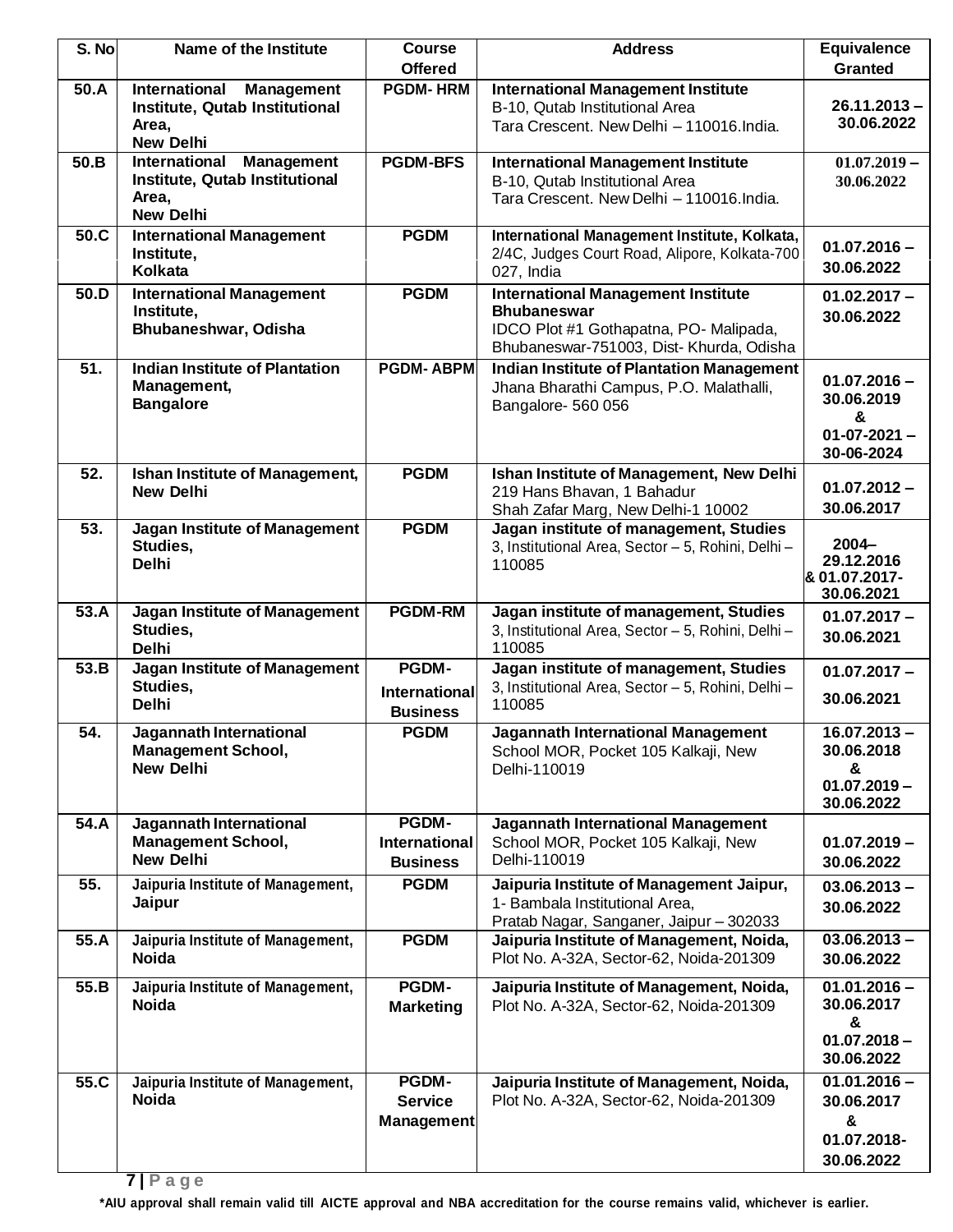| S. No | Name of the Institute                    | <b>Course</b><br><b>Offered</b> | <b>Address</b>                                                                         | <b>Equivalence</b><br><b>Granted</b> |
|-------|------------------------------------------|---------------------------------|----------------------------------------------------------------------------------------|--------------------------------------|
| 55.D  | Jaipuria Institute of                    | <b>PGDM</b>                     | Jaipuria Institute of Management, Lucknow,                                             | $26.11.2013 -$                       |
|       | Management,                              |                                 | Vineet Khand, Gomti Nagar Lucknow - 226 010                                            | 30.06.2025                           |
|       | Lucknow                                  |                                 |                                                                                        |                                      |
| 55.E  | Jaipuria Institute of                    | <b>PGDM-Retail</b>              | Jaipuria Institute of Management, Lucknow,                                             | $01.01.2016 -$                       |
|       | Management,                              | <b>Management</b>               | Vineet Khand, Gomti Nagar Lucknow - 226 010                                            | 30.06.2022                           |
|       | Lucknow                                  |                                 |                                                                                        |                                      |
| 55.F  | Jaipuria Institute of<br>Management,     | <b>PGDM-FS</b>                  | Jaipuria Institute of Management, Lucknow,                                             | $01.01.2016 -$                       |
|       | Lucknow                                  |                                 | Vineet Khand, Gomti Nagar Lucknow - 226 010                                            | 30.06.2022                           |
| 55.G  | Jaipuria Institute of                    | <b>PGDM</b>                     | Jaipuria Institute of Management, Indore                                               |                                      |
|       | Management,                              |                                 | Dakachaya, Indore Dewas Highway,                                                       | $01 - 07 - 2018 -$                   |
|       | Indore                                   |                                 | Near Shipra Naka, Indore-453771                                                        | 30-06-2022                           |
|       |                                          |                                 | Madhya Pradesh                                                                         |                                      |
| 56.   | K J Somaiya Institute of                 | <b>PGDM</b> (Retail             | K J Somaiya Institute of Management                                                    |                                      |
|       | <b>Management Studies &amp; Research</b> | <b>Management)</b>              | <b>Studies &amp; Research</b>                                                          | $01.06.2012 -$                       |
|       | <b>Mumbai</b>                            |                                 | Vidya Nagar, Vidya Vihar, Mumbai-400077                                                | 30.06.2019                           |
| 56.A  | K J Somaiya Institute of                 | <b>PGDM</b>                     | K J Somaiya Institute of Management                                                    |                                      |
|       | <b>Management Studies &amp;</b>          |                                 | <b>Studies &amp; Research</b>                                                          | $01.06.2012 -$                       |
|       | Research,<br><b>Mumbai</b>               |                                 | Vidya Nagar, Vidya Vihar, Mumbai-400077                                                | 30.06.2021                           |
| 56.B  | K J Somaiya Institute of                 | <b>PGDM</b>                     | K J Somaiya Institute of Management                                                    |                                      |
|       | <b>Management Studies &amp;</b>          | (International                  | <b>Studies &amp; Research</b>                                                          | $01.06.2012 -$                       |
|       | Research,                                | <b>Business)</b>                | Vidya Nagar, Vidya Vihar, Mumbai-400077                                                | 30.06.2019                           |
|       | <b>Mumbai</b>                            |                                 |                                                                                        |                                      |
| 56.C  | K J Somaiya Institute of                 | <b>PGDM</b>                     | K J Somaiya Institute of Management                                                    |                                      |
|       | <b>Management Studies &amp;</b>          | (Financial                      | <b>Studies &amp; Research</b>                                                          | $01.07.2016 -$                       |
|       | Research,<br><b>Mumbai</b>               | Service)                        | Vidya Nagar, Vidya Vihar, Mumbai-400077                                                | 30.06.2019                           |
| 57.   | Lal Bahadur Shastri Institute of         | <b>PGDM</b>                     | Lal Bahadur Shastri Institute of Management,                                           | $01.10.2010 -$                       |
|       | Management,                              |                                 | <b>New Delhi</b>                                                                       | 17.09.2016                           |
|       | <b>New Delhi</b>                         |                                 | Dwarka Campus: Plot No. 11/7, Sector 11                                                | &                                    |
|       |                                          |                                 | (Near Metro Station) Dwarka,                                                           | $01.07.2017 -$                       |
|       |                                          |                                 | New Delhi - 110 075                                                                    | 30.06.2022                           |
| 57.A  | Lal Bahadur Shastri Institute of         | <b>PGDM</b>                     | Lal Bahadur Shastri Institute of Management,                                           | $30 - 12 - 2014 -$                   |
|       | Management,                              | (Finance)                       | <b>New Delhi</b>                                                                       | 29-12-2016                           |
|       | <b>New Delhi</b>                         |                                 | Dwarka Campus: Plot No. 11/7, Sector 11                                                | &<br>$01.07.2017 -$                  |
|       |                                          |                                 | (Near Metro Station) Dwarka,<br>New Delhi - 110075                                     | 30.06.2022                           |
| 58.   | <b>Loyala Institute of Business</b>      | <b>PGDM</b>                     | Loyala Institute of Business Administration                                            | $2001 -$                             |
|       | Administration,                          |                                 | Loyola College, Chennai - 600                                                          | 30.06.2019                           |
|       | Chennai                                  |                                 | 034, Tamil Nadu, India                                                                 | &                                    |
|       |                                          |                                 |                                                                                        | $01.07.2020 -$                       |
|       |                                          |                                 |                                                                                        | 30.06.2023                           |
| 59.   | <b>Management Development</b>            | <b>PGDM</b>                     | <b>Management Development Institute</b><br>Mehrauli Road, Sukhrali, Gurgaon - 122 007, | Dec. 1997 -                          |
|       | Institute,<br>Gurgaon                    |                                 | <b>INDIA</b>                                                                           | 30.06.2023                           |
| 59.A  | <b>Management Development</b>            | PGDM (HRM)                      | <b>Management Development Institute</b>                                                |                                      |
|       | Institute,                               |                                 | Mehrauli Road, Sukhrali, Gurgaon - 122 007,                                            | July 2009 -                          |
|       | Gurgaon                                  |                                 | <b>INDIA</b>                                                                           | 30.06.2023                           |
| 59.B  | <b>Management Development</b>            | PGDM (IB)                       | <b>Management Development Institute</b>                                                |                                      |
|       | Institute,                               |                                 | Mehrauli Road, Sukhrali, Gurgaon - 122 007,                                            | $30.12.2014 -$                       |
|       | Gurgaon                                  |                                 | <b>INDIA</b>                                                                           | 30.06.2023                           |
|       |                                          |                                 |                                                                                        |                                      |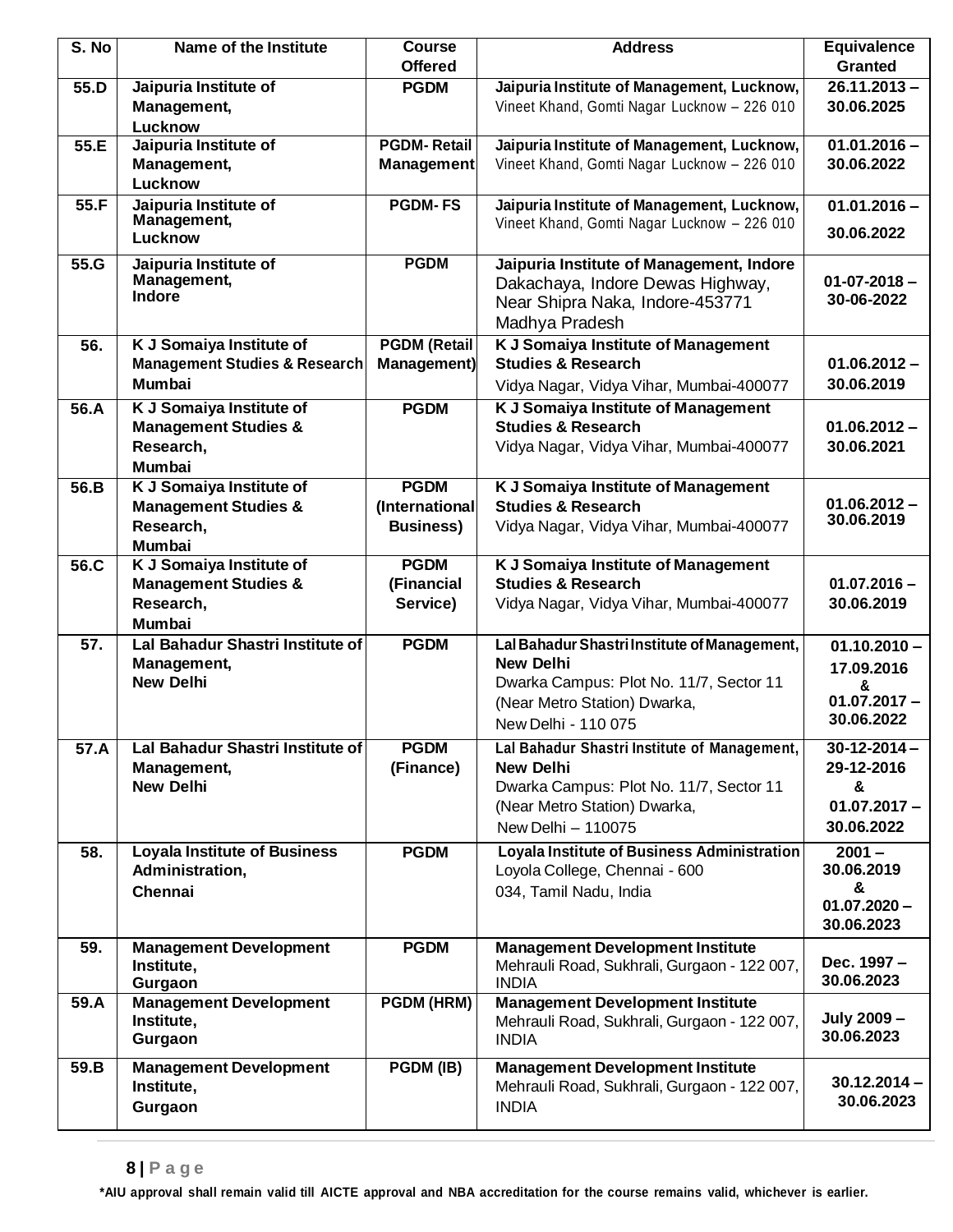| S. No | Name of the Institute                                                                                                 | Course                                                    | <b>Address</b>                                                                                                                                                                      | <b>Equivalence</b>                                                |
|-------|-----------------------------------------------------------------------------------------------------------------------|-----------------------------------------------------------|-------------------------------------------------------------------------------------------------------------------------------------------------------------------------------------|-------------------------------------------------------------------|
|       |                                                                                                                       | <b>Offered</b>                                            |                                                                                                                                                                                     | <b>Granted</b>                                                    |
| 60.   | M.S. Ramaiah Institute of<br><b>Management (MSRIM),</b><br>Karnataka                                                  | <b>PGDM</b>                                               | M.S. Ramaiah Institute of Management<br>(MSRIM)<br>Gate No. 3, Behind M.S. Ramaiah<br>University of Applied Sciences,<br>New BEL Road, MSRIT Post,<br>Bangalore - 560054, Karnataka | $01.07.2019 -$<br>30.06.2022                                      |
| 61.   | <b>Mudra Institute of</b><br>Communications,<br>Ahmedabad                                                             | <b>PGDM-</b><br><b>Communicati</b><br>on                  | <b>Mudra Institute of Communications,</b><br>Ahmedabad (MICA)<br>Shela, Ahmedabad - 380 058 Gujarat, India                                                                          | $01.09.2010 -$<br>30.06.2017<br>&<br>$01.07.2018 -$<br>30.06.2022 |
| 62.   | Narsee Monjee Institute of<br><b>Management Studies,</b><br><b>Mumbai</b><br>(Now Deemed University)                  | <b>PGDM</b>                                               | Narsee Monjee Institute of Management<br>Studies,<br>V.L. Mehta Road, Vile Parle (W), Mumbai-<br>400056, Maharashtra, India                                                         | Sep. 2001-till<br>the inception<br>of the<br><b>University</b>    |
| 63.   | <b>National Insurance Academy,</b><br>Balewadi, Pune                                                                  | <b>PGDM</b>                                               | National Insurance Academy,<br>Balewadi,<br>Baner Road, NIA P.O., Pune-411 045                                                                                                      | $25.07.2013 -$<br>30.06.2024                                      |
| 64.   | <b>National Institute of Financial</b><br>Management,<br><b>Faridabad</b>                                             | <b>PGDM</b>                                               | <b>National Institute of Financial</b><br><b>Management, Faridabad</b><br>Sector-48, Pali Road, Faridabad- 121001.                                                                  | July 2008 -<br>29-12-2016                                         |
| 65.   | <b>National Institute of</b><br><b>Agricultural Extension</b><br>Management (Manage),<br>Rajendra Nagar,<br>Hyderabad | <b>PGDM-ABM</b><br>(Agri<br><b>Business</b><br>Mangement) | National Institute of Agricultural<br><b>Extension Management (Manage),</b><br>Rajendra Nagar, Hyderabad- 500 030, A.P.<br>India                                                    | $01.01.2016 -$<br>30.06.2022                                      |
| 66.   | <b>New Delhi Institute of</b><br>Management,<br><b>New Delhi</b>                                                      | <b>PGDM</b>                                               | <b>New Delhi institute of Management</b><br>60 & 50(B&C), Behind Batra Hospital,<br>Tughlakabad Institutional Area New Delhi-<br>110062                                             | May 2008-<br>29-12-2016<br>&<br>$01.07.2020 -$<br>30.06.2023      |
| 66.A. | <b>New Delhi Institute of</b><br>Management,<br><b>New Delhi</b>                                                      | <b>PGDM-</b><br><b>Marketing</b>                          | <b>New Delhi institute of Management</b><br>60 & 50(B&C), Behind Batra Hospital,<br>Tughlakabad Institutional Area New Delhi-<br>110062                                             | $01.07.2020 -$<br>30.06.2023                                      |
| 67.   | <b>NIILM Centre for Management</b><br>Studies,<br><b>New Delhi</b>                                                    | <b>PGDM</b>                                               | <b>NIILM Centre for Management Studies</b><br>Plot No-53, Knowledge Park V,<br>Greater Noida - 201306, U.P.                                                                         | April 2004 -<br>29-12-2017                                        |
| 68.   | <b>SCMS Cochin School of</b><br>Business,<br>Cochin                                                                   | <b>PGDM</b>                                               | <b>SCMS Cochin School of Business,</b><br><b>Cochin</b><br>SCMS New Campus, Prathap Nagar,<br>Muttom, Valwaye, Cochin - 683106,<br>Kerala, India                                    | July 2001-<br>30.06.2016<br>&<br>$01.07.2017 -$<br>30.06.2021     |
| 69.   | S. P. Jain Institute of<br>Management & Research,<br><b>Mumbai</b>                                                    | <b>PGDM</b>                                               | S.P. Jain Institute of Management &<br>Research,<br>Munshi Nagar, Dadabhai Road, Andheri<br>West, Mumbai - 400 058, India.                                                          | $1997 -$<br>30.06.2022                                            |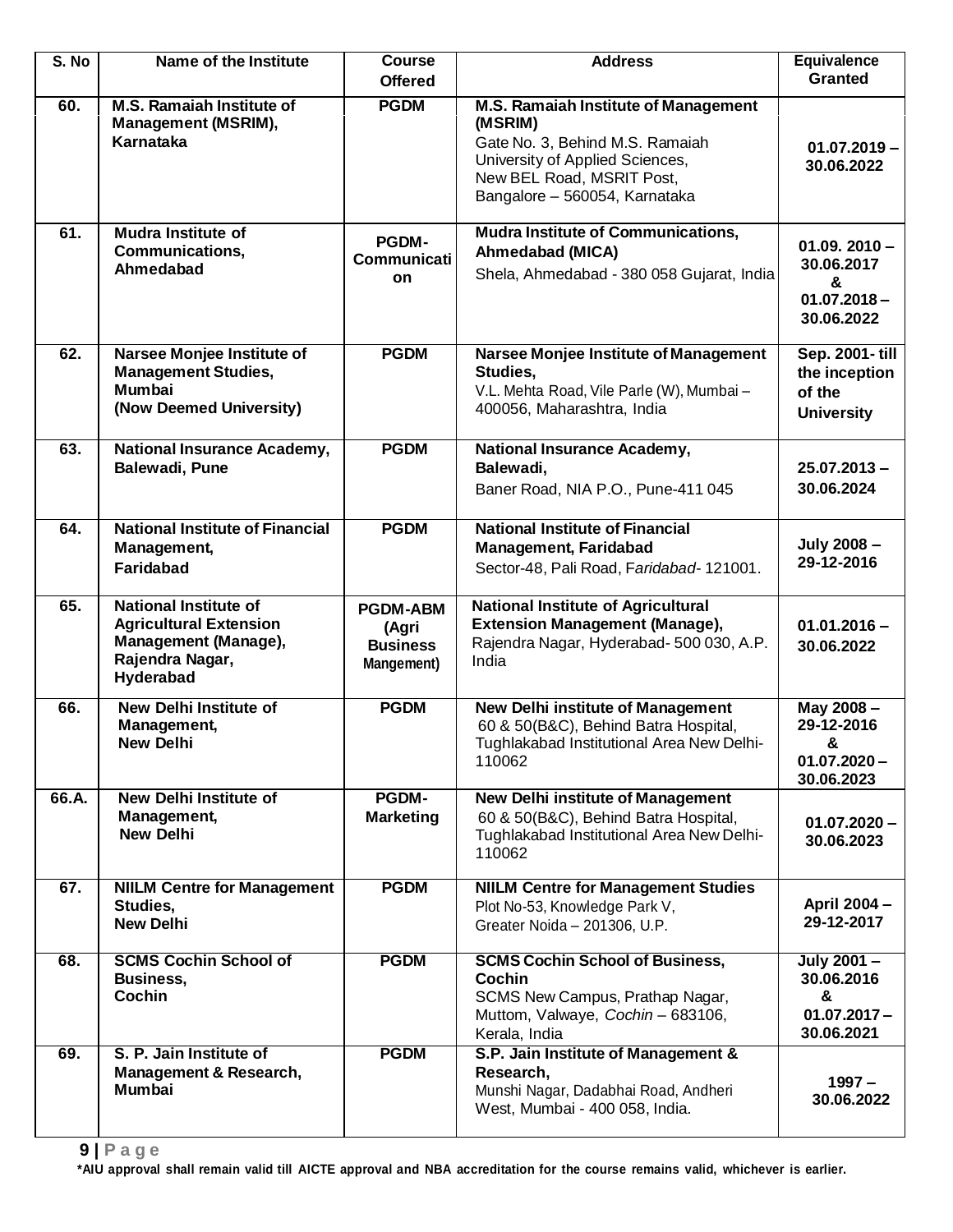| S. No      | Name of the Institute                                                                                                | <b>Course</b>                                | <b>Address</b>                                                                                                                                                                            | <b>Equivalence</b>                                             |
|------------|----------------------------------------------------------------------------------------------------------------------|----------------------------------------------|-------------------------------------------------------------------------------------------------------------------------------------------------------------------------------------------|----------------------------------------------------------------|
|            |                                                                                                                      | <b>Offered</b>                               |                                                                                                                                                                                           | Granted                                                        |
| 70.        | Shri Dharmasthala<br>Manjunatheshwara Institute for<br><b>Management Development,</b><br><b>Mysore</b>               | <b>PGDM</b>                                  | Shri Dharmasthala Manjunatheshwara<br>Institute for Management Development,<br>No. 1 Chamundi Hill Road, Siddartha Nagar,<br>Mysore- 570 011, India                                       | $01.01.2016 -$<br>30.06.2020                                   |
| 71.<br>72. | Siva Sivani Institute of<br>Management,<br>Telangana<br>T A Pai Management Institute,<br>Manipal,                    | <b>PGDM</b><br><b>PGDM</b>                   | <b>Siva Sivani Institute of Management</b><br>NH-44, Kompally, Secunderabad,<br>Telangana - 500100<br>T. A. Pai Management Institute<br>Manipal - 576 104, Karnataka, India               | $01.07.2020 -$<br>30.06.2023<br><b>MBA Degree</b>              |
| 73.        | <b>Thiagarajar School of</b><br>Management,<br><b>Madurai</b>                                                        | <b>PGDM</b>                                  | Thiagarajar School of Management,<br>Pamban Swamy Nagar,<br>Thirupparankundram,<br>Madurai- 625 005, India                                                                                | $01.07.2015 -$<br>30.06.2022                                   |
| 74.        | The Rajagiri Business School,<br>Kochi (Kerala)                                                                      | <b>PGDM</b>                                  | The Rajagiri Business School, Kochi,<br>(Kerala)<br>Rajagiri Valley P.O. Kakkanad, Kochi-<br>682039                                                                                       | $01.06.2012 -$<br>30.06.2022                                   |
| 75.        | <b>Universal Business School,</b><br><b>Maharashtra</b>                                                              | <b>PGDM</b>                                  | <b>Universal Business School Kushiwali</b><br>Village, Vadap Grampanchayat, Karjat,<br>Dist. Raigarh, Maharashtra - 410201                                                                | $01.07.2020 -$<br>30.06.2022                                   |
| 76.        | <b>Vaikunth Mehta National</b><br><b>Institute of Cooperative Mgmt.,</b><br><b>Pune</b>                              | <b>PGDM-ABM</b><br>(Agri. Bus.<br>Mangement) | Vaikunth Mehta National Institute of<br><b>Cooperative Management</b><br>Ganeshkhind Road, Near Pune University,<br>Pune - 411 007                                                        | $2002 -$<br>30.06.2022                                         |
| 77.        | Vignana Jyothi Institute of<br><b>Management Bachupally,</b><br>Hyderabad                                            | <b>PGDM</b>                                  | Vignana Jyothi Institute of Management<br>Bachupally, Hyderabad- 500 090                                                                                                                  | $03.06.2013 -$<br>30.06.2022                                   |
| 78.        | <b>Vivekanand Education</b><br>Society's Institute of<br><b>Management Studies and</b><br>Research,<br><b>Mumbai</b> | <b>PGDM</b>                                  | <b>Vivekanand Education Society's</b><br>Institute of Management Studies and<br>Research<br>495-497 Hashu Advani Memorial Complex,<br>Collector's Colony, Chembur Mumbai<br>400074, India | $01.07.2017 -$<br>30.06.2022                                   |
| 79.        | Vivekananda Institute of<br><b>Professional Studies</b><br><b>New Delhi</b>                                          | <b>PGDM</b>                                  | Vivekananda Institute of Professional<br><b>Studies</b><br>AU Block, (Outer Rind Road),<br>Pitampura, New Delhi 110 034                                                                   | $01.07.2019 -$<br>30.06.2022                                   |
| 80.        | <b>Welingkar Institute of</b><br><b>Management Development</b><br>& Research,<br><b>Mumbai</b>                       | <b>PGDM</b>                                  | <b>Welingkar Institute of Management</b><br><b>Development &amp; Research</b><br>Lakhamshi Napoo Road, Near Matunga<br>(Central Rly.), Mumbai-400 019                                     | July 2008 -<br>29-12-2016<br>&<br>$01.07.2017 -$<br>30.06.2019 |
| 80.A.      | <b>Welingkar Institute of</b><br><b>Management Development</b><br>& Research,<br><b>Mumbai</b>                       | <b>PGDM-</b><br><b>Business</b><br>Design    | <b>Welingkar Institute of Management</b><br><b>Development &amp; Research</b><br>Lakhamshi Napoo Road, Near Matunga<br>(Central Rly.), Mumbai-400 019                                     | $01.07.2017 -$<br>30.06.2019                                   |
| 80.B.      | Welingkar Institute of<br><b>Management Development</b><br>& Research,<br>Mumbai                                     | $PGDM - E$<br><b>Business</b>                | <b>Welingkar Institute of Management</b><br><b>Development &amp; Research</b><br>Lakhamshi Napoo Road, Near Matunga<br>(Central Rly.), Mumbai-400 019                                     | $01.07.2017 -$<br>30.06.2019                                   |